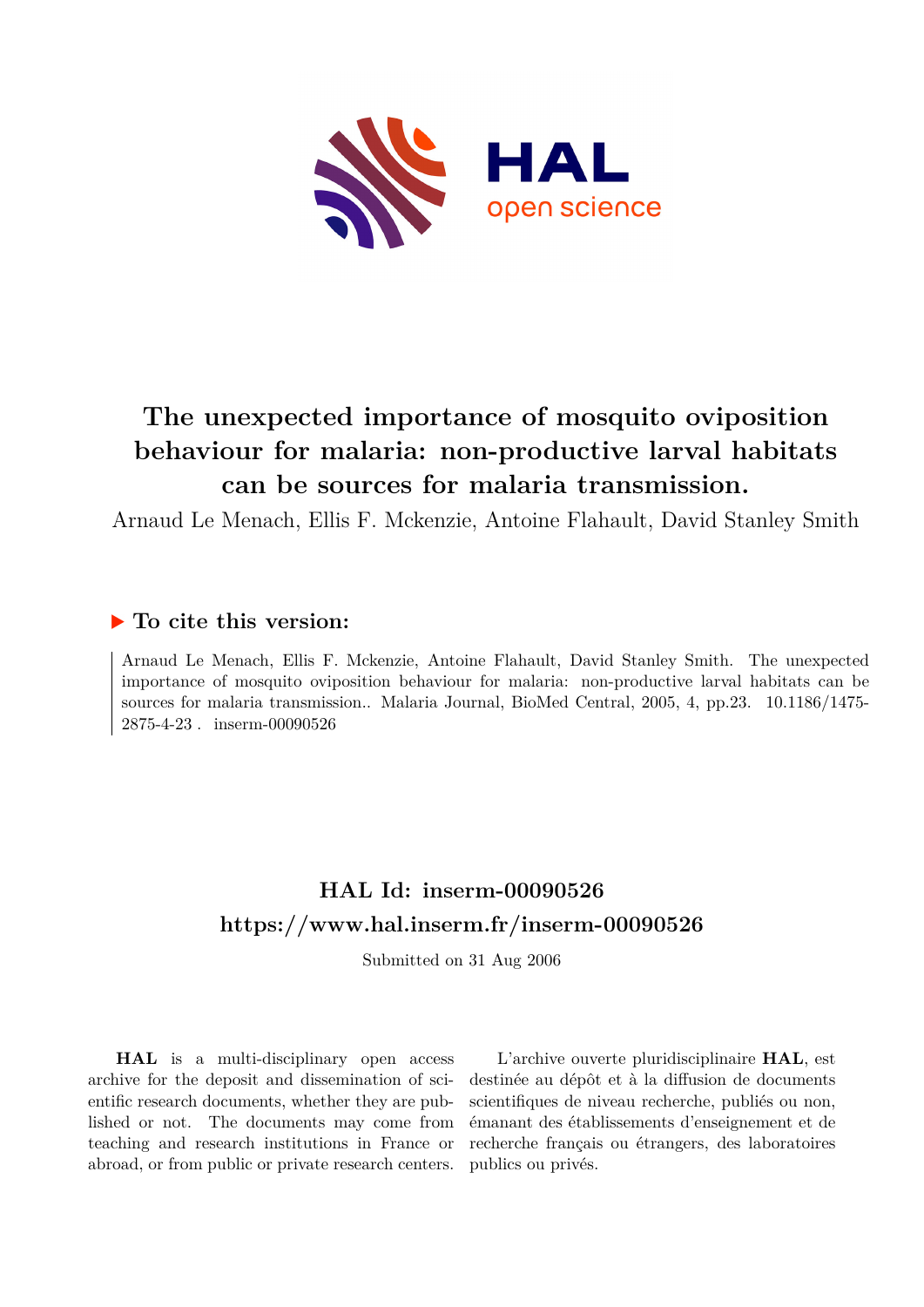## Research **[Open Access](http://www.biomedcentral.com/info/about/charter/)**

# **The unexpected importance of mosquito oviposition behaviour for malaria: non-productive larval habitats can be sources for malaria transmission**

Arnaud Le Menach\*1,2, F Ellis McKenzie<sup>1</sup>, Antoine Flahault<sup>2</sup> and David L Smith<sup>1</sup>

Address: <sup>1</sup>Fogarty International Center, National Institutes of Health, Bethesda, MD 20892, USA and <sup>2</sup>Université Pierre et Marie Curie, Inserm U707, 27 rue Chaligny, 75012 Paris, France

Email: Arnaud Le Menach\* - lemenach@u707.jussieu.fr; F Ellis McKenzie - mckenzel@mail.nih.gov; Antoine Flahault - flahault@u707.jussieu.fr; David L Smith - smitdave@helix.nih.gov

\* Corresponding author

Published: 13 May 2005

*Malaria Journal* 2005, **4**:23 doi:10.1186/1475-2875-4-23

[This article is available from: http://www.malariajournal.com/content/4/1/23](http://www.malariajournal.com/content/4/1/23)

© 2005 Menach et al; licensee BioMed Central Ltd.

This is an Open Access article distributed under the terms of the Creative Commons Attribution License [\(http://creativecommons.org/licenses/by/2.0\)](http://creativecommons.org/licenses/by/2.0), which permits unrestricted use, distribution, and reproduction in any medium, provided the original work is properly cited.

Received: 14 January 2005 Accepted: 13 May 2005

#### **Abstract**

**Background:** Mosquitoes commute between blood-meal hosts and water. Thus, heterogeneity in human biting reflects underlying spatial heterogeneity in the distribution and suitability of larval habitat as well as inherent differences in the attractiveness, suitability and distribution of blood-meal hosts. One of the possible strategies of malaria control is to identify local vector species and then attack water bodies that contain their larvae.

**Methods:** Biting and host seeking, not oviposition, have been the focus of most previous studies of mosquitoes and malaria transmission. This study presents a mathematical model that incorporates mosquito oviposition behaviour.

**Results:** The model demonstrates that oviposition is one potential factor explaining heterogeneous biting and vector distribution in a landscape with a heterogeneous distribution of larval habitat. Adult female mosquitoes tend to aggregate around places where they oviposit, thereby increasing the risk of malaria, regardless of the suitability of the habitat for larval development. Thus, a water body may be unsuitable for adult mosquito emergence, but simultaneously, be a source for human malaria.

**Conclusion:** Larval density may be a misleading indicator of a habitat's importance for malaria control. Even if mosquitoes could be lured to oviposit in sprayed larval habitats, this would not necessarily mitigate – and might aggravate – the risk of malaria transmission. Forcing mosquitoes to fly away from humans in search of larval habitat may be a more efficient way to reduce the risk of malaria than killing larvae. Thus, draining, fouling, or filling standing water where mosquitoes oviposit can be more effective than applying larvicide.

#### **Background**

Malaria is responsible for 700,000 to 2.3 million deaths

each year, mainly among children [1]. It is caused by four species of *Plasmodium*, protozoan parasites that are most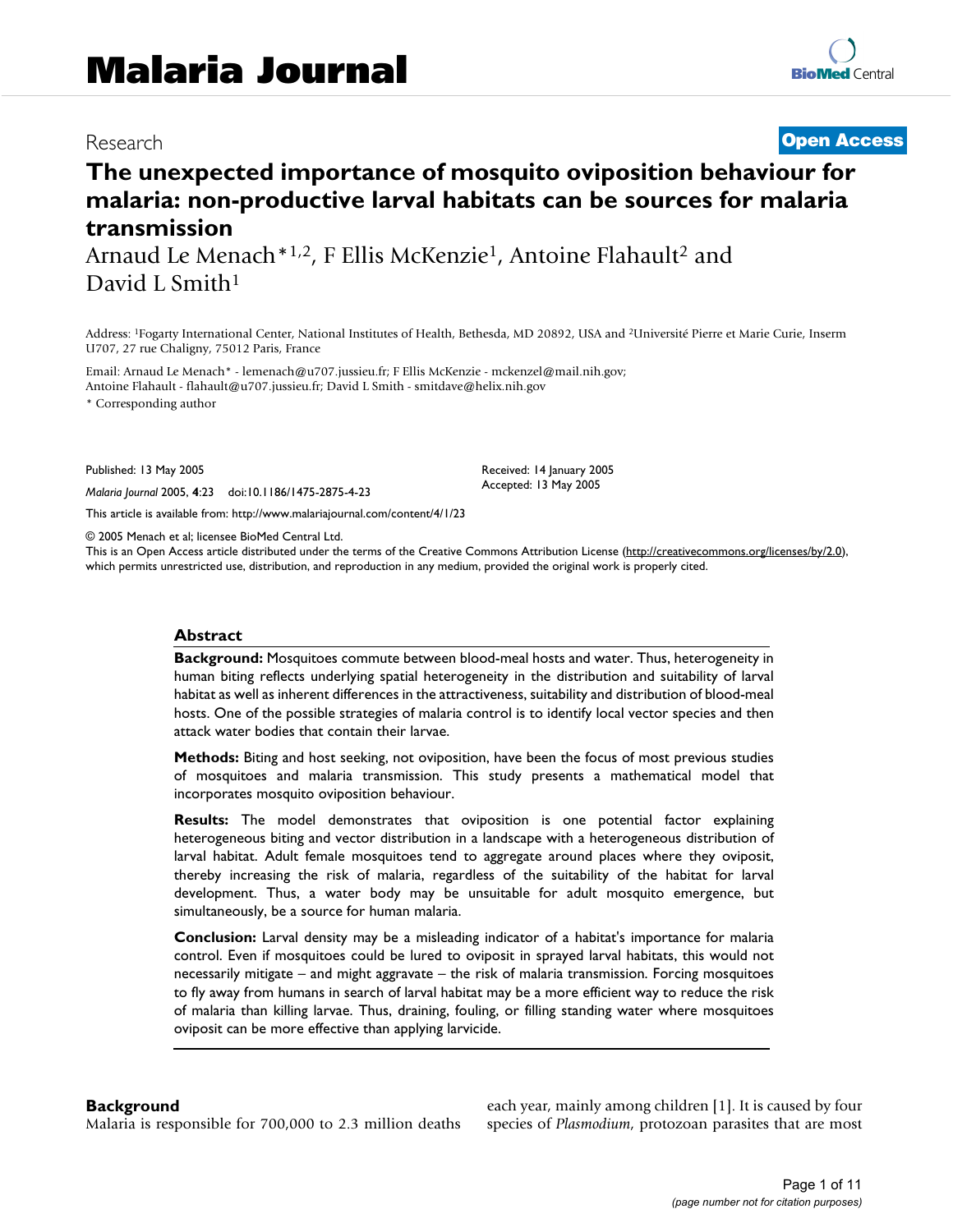common in the tropics, especially Africa, and are transmitted between humans by the bites of female *Anopheles* mosquitoes. Thus, the distribution of *Anopheles* mosquitoes is an important factor in determining the prevalence of *Plasmodium* infections in humans. At large spatial scales (i.e. 100–1,000 kilometers), the distribution of malaria is best described by climate: warm, humid places with standing water support large mosquito populations and high malaria prevalence. At local scales (i.e. 100 metres to one kilometre), the risk of malaria is determined by mosquito behaviour and ecology, especially the distribution of blood-meal hosts and water. Mosquitoes alternate between blood feeding and oviposition, and suitable hosts and water are heterogeneously distributed [[2](#page-10-0)]. Thus, human biting reflects the mosquitoes' commute to complete its gonotrophic cycle, as well as inherent differences in the attractiveness, suitability and distribution of bloodmeal hosts [3]. Here, mathematical models are used as conceptual tools to explore mosquito oviposition behaviour and the availability of water as an explanation for variability in the risk of malaria.

Mathematical models have played an important role in malaria epidemiology. The mathematical models of Ross illustrated the role of mosquitoes in the dynamics of malaria, placing mosquito control at the centre of antimalaria intervention strategies [4]. The basic concepts of the entomological inoculation rate (EIR), vectorial capacity and the basic reproductive number for malaria  $(R_0)$ were all based on mathematical models of malaria transmission, linking entomology and malaria epidemiology [5]. Several studies and mathematical models have emphasized the role of heterogeneous biting in the dynamics and control of malaria [6,7]. Approximately 20% of the human population contributes 80% of the net transmission of malaria, because mosquitoes bite some people more than others [8].

Heterogeneous biting is due, in part, to the ecology and behaviour of *Anopheles* mosquitoes. A number of surveys, field and lab experiments have been carried out to better understand which cues are responsible for mosquitoes' differential attraction [9]. Mosquitoes emerge from water sources and then fly to a blood-meal host, locating a host using a set of cues, including host movement, odour,  $CO<sub>2</sub>$ and body temperature. Thus, the proximity of households to larval habitat [10], domestic animals [11,12], human avoidance and defensive behaviour [13,14] and individual attractiveness, depending mainly on odour [15,16] or infection status [7], help to explain why some humans are bitten more often than others. Studies have most consistently reported gradients in vector density away from the breeding sites: in the vicinity of the aquatic habitat, the number of adult mosquitoes is higher [17,[18\]](#page-10-1) as is malaria prevalence [19,20] without being always correlated with clinical illness [21]. Thus, vector dispersal is driven by the search for oviposition sites as well as the search for hosts: the distance vectors have to fly to lay their eggs influences the radius of control measures [\[22\]](#page-10-2).

One factor that has been neglected in these studies is the oviposition behaviour of mosquitoes. The cues used by any *Anopheles* species to select the sites at which they oviposit between blood-meals remain poorly understood, except in very general terms. For example, *Anopheles arabiensis* and *Anopheles gambiae* s.s. typically breed in very transient habitats like shallow sunlit fresh water pools or human-made habitats [23], though they may also be common in rice fields [[24](#page-10-3),25]. In contrast, *Anopheles funestus* breeds mainly in marshes and other types of sheltered habitats that contain vegetation [26,27]. What is suitable one week may become unsuitable the next, due to abiotic (e.g. drying or flooding) or biotic factors (e.g. increased predation or competition). Furthermore, eggs, larval instars and pupae may have different ecological requirements. The standard way to locate the "breeding sites" of malaria vectors is to look for larvae, sample them and identify their species. Often, most of the sites that seem most suitable may be unoccupied by immature *Anopheles* of any stage, at least temporarily. Breeding sites are prone to change, e.g. in accord with agricultural development, deforestation or irrigation [28]. Environmental management [29] allows for vector control focusing on long-term change in vector habitat (draining breeding sites) or on using means that reduce vector reproduction, survival or abundance (i.e. spraying breeding sites with larvicide) [30]. Water source reductions may have played a role in eliminating malaria from Israel, the United States and Italy [31].

It seems clear that larval habitat should be a focal point for malaria transmission, but what are the effects of non-productive water sources where mosquitoes oviposit but eggs fail to develop to adults (e.g. if sprayed with larvicide or desiccated), compared to truly productive water sources (breeding sites)? Does the presence of these unsuitable water sources increase or decrease malaria prevalence? Here, the heterogeneous distribution of water and mosquito oviposition behaviour are explored as factors in heterogeneous biting.

## **Methods**

#### *1. Model*

Here, a recent spatial model for malaria epidemiology on heterogeneous landscapes was modified by incorporating a more detailed description of the gonotrophic cycle into models for mosquito infection dynamics [32] (Figure 1). Let *S* denote the density of susceptible (i.e. uninfected) mosquitoes, *L* denote the density of latent (i.e. in the incubation period: from the onset of infection to the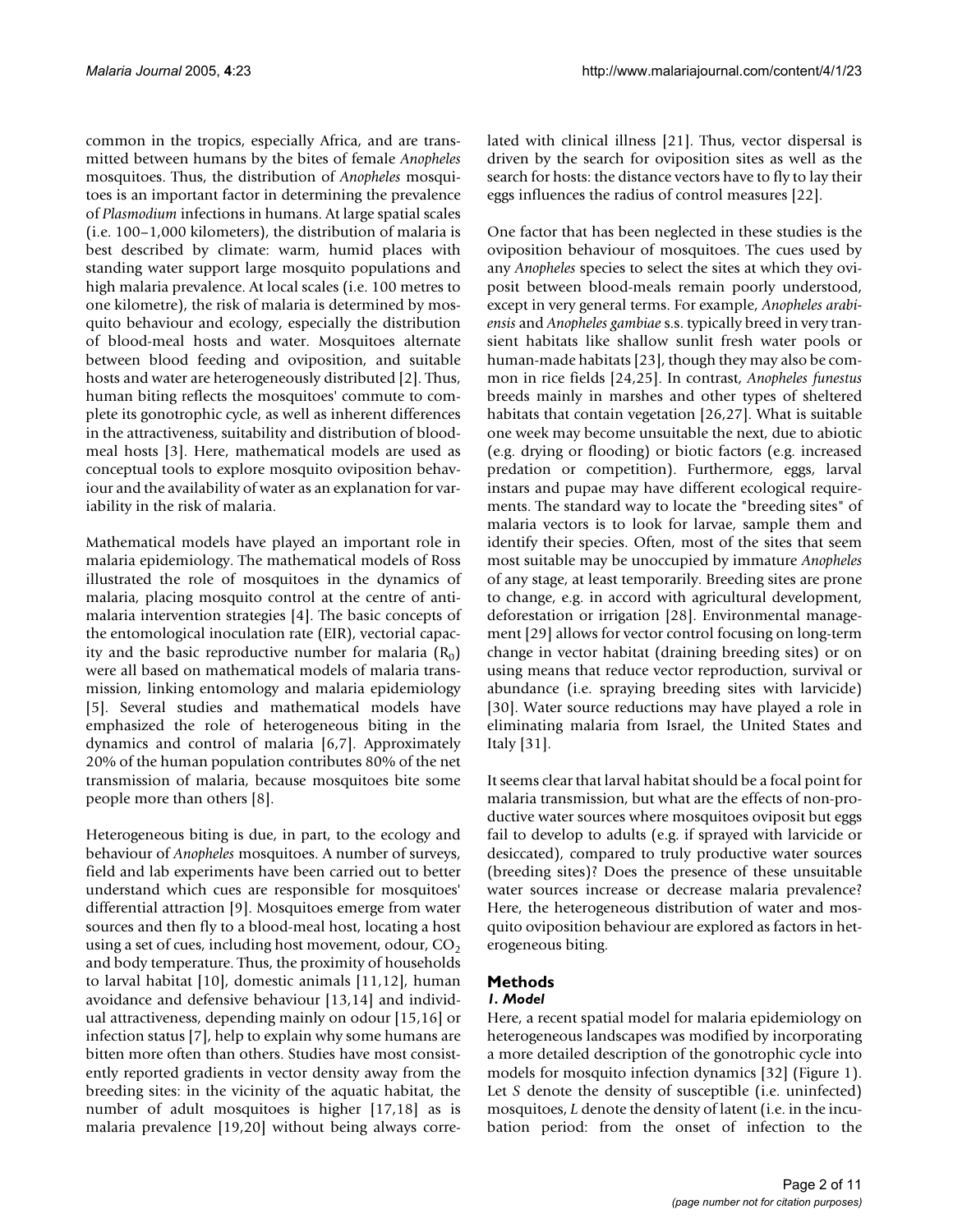

### Malaria transmission dynamics within a pa **Figure 1** tch between mosquito and human population

**Malaria transmission dynamics within a patch between mosquito and human population.** Mosquito population (in <u>blue):</u> Mosquitoes emerge from a water source uninfected and unfed (S<sub>u</sub>). Susceptible, unfed mosquitoes feed at rate A<sub>*u*</sub> and they are then considered fed and susceptible (S<sub>t</sub>), unless the blood-meal infects the mosquito with malaria (with probability cX) in which case they become latent and fed (L<sub>f</sub>). Latent mosquitoes become infectious at the rate θ, regardless of whether they are fed or unfed (L<sub>f</sub>to I<sub>f</sub>, or L<sub>u</sub> to I<sub>u</sub>). Fed mosquitoes, regardless of their infection status, return to being unfed after ovipositing, at rate A<sub>f</sub>. (S<sub>u</sub> to S<sub>f</sub>, L<sub>u</sub> to L<sub>f</sub>, or I<sub>u</sub> to I<sub>f</sub>). All mosquitoes die at a rateµ. <u>Human population (in green):</u> Susceptible Human (H) may become infective (X) after an infective bite at a rate *b*.*A<sup>u</sup>* . They would return to the susceptible state at a rate *r*.

beginning of the infective period) and *I* the density of infective mosquitoes. Whatever her state of infection, the mosquito alternates between the activities of blood-meal feeding and ovipositing. Fed, gravid mosquitoes, denoted with subscript *f*, have taken a blood-meal and seek a place to oviposit, while unfed mosquitoes, denoted with subscript *u*, have recently oviposited and seek a blood-meal host.

Spatial heterogeneity was incorporated by subdividing the landscape into *i* patches in an array or grid (see below), with subscripts denoting the mosquito location and state. Thus, *I i, f* describes the density of fed, infective mosquitoes in patch *i* (Eq. 1). Let *A<sup>i</sup>*,*<sup>u</sup>* , denote the rate (speed of an event over time) at which unfed mosquitoes feed on a human host in patch *i*, if one is available; upon biting, the mosquito changes state from "unfed" (*u*) to "fed" (*f*). Similarly, let *Ai*,*f* denote the rate at which fed mosquitoes oviposit in patch *i*, if water is available; upon ovipositing, mosquitoes change state from fed to unfed. Thus, if hosts and water are available in patch *i*, the expected time to find a host is  $A_{i,u}^{-1}$ , and the expected time to oviposit is  $A_{i,f}$ <sup>1</sup>, so the duration of one gonotrophic cycle in patch *i* is  $A_{i,f}$  $1 + A_{i,u}$ <sup>1</sup>. Note that the human biting rate (HBR) in each patch includes biting only by unfed mosquitoes: *HBRi* =  $A_{i,u}$  (S<sub>*i*,*u*</sub> + *L*<sub>*i*,*u*</sub>) /  $H_i$ , where  $H_i$  denotes human density in the *i<sup>th</sup>* patch. In this model, the entomological inoculation rate (EIR) in each patch includes biting only by infective, unfed mosquitoes,  $EIR_i = A_{i,u} \frac{I_{i,u}}{I_{i,u}}$ . Similarly, the sporozoite rate in unfed mosquitoes is defined as ratio of unfed infective mosquitoes to total number of unfed mos- $A_i = A_{i,u} \frac{I_{i,u}}{H_i}$  $= A_{i,u} \frac{I_{i,u}}{H_i}$ 

$$
quitoes Sporozoite \ \ rate = \frac{I_{u,f}}{S_{u,f} + L_{u,f} + I_{u,f}}.
$$

Let  $\varepsilon_i$  denote the local emergence rate of adults. If  $\varepsilon_i > 0$ , a patch was considered to be a productive source for mosquitoes. Some patches might have water where mosquitoes can oviposit, but no adults emerge. Thus, if  $A_{if} > 0$ , but  $\varepsilon_i = 0$ , the patch was called a non-productive water source. Obviously  $\varepsilon_i = 0$  if no water was available. Thus, it is implicitly assumed that the emergence rate of adult mosquitoes is regulated at the pre-adult stages, not limited by the availability of eggs.

It is assumed that mosquitoes move among patches [33], depending on their gonotrophic state and the availability of hosts and water. Since water or hosts might not be available in some patches, *Ai*,*f* and *Ai*,*u* denote the local biting rates, subject to host availability [34] and local oviposition rates subject to the availability of oviposition habitat [35]. If humans were not available, *A<sup>i</sup>*,*<sup>u</sup> = 0*, and if water was not available, *A<sup>i</sup>*,*<sup>f</sup> = 0*: a mosquito in an unfed or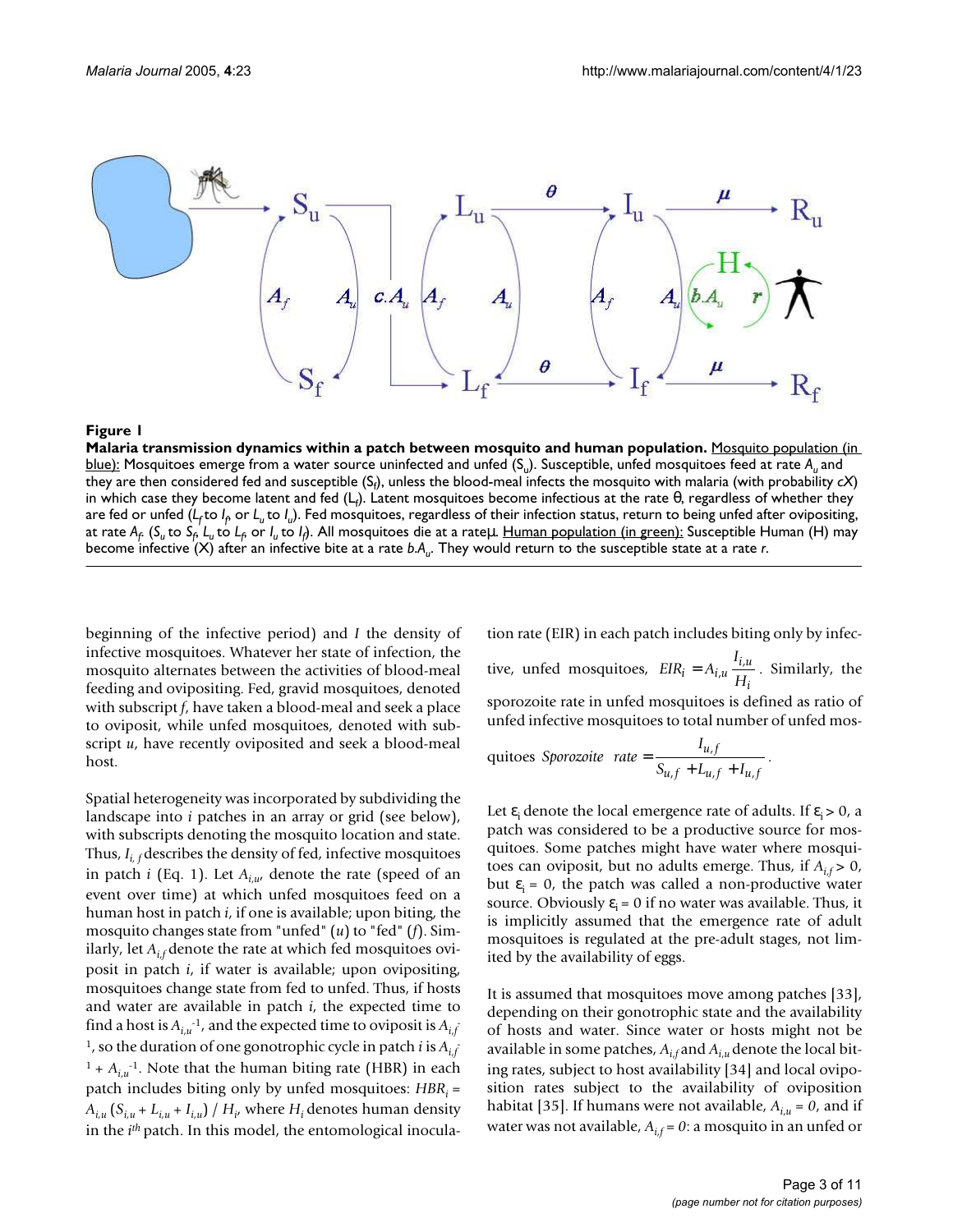| Symbol           | <b>Definition</b>                                           | Values (bounds)              | <b>References</b> |
|------------------|-------------------------------------------------------------|------------------------------|-------------------|
| r <sup>1</sup>   | Human recovery period                                       | 100 days                     | [47, 48]          |
| $A_{ii}$         | Human biting rate                                           | 0.5 bites.mosquitoes-1.day-1 | [1, 7, 47]        |
| b                | Probability that a bite leads to infection among humans     | 0.5                          | [49]              |
| c                | Probability that a bite leads to infection among mosquitoes | 0.15                         | [49]              |
| $\varsigma \Psi$ | Migration rate during host seeking                          | 10 patches, 2                | (This paper)      |
| w*               | Migration rate during oviposition                           | $10$ ( $1-17$ ) patches      | (This paper)      |
| $A_f^{-1*}$      | Resting period before oviposition                           | $2(1-3)$ days                | [1, 45, 46]       |
| $\mu$ -1*        | Mosquitoes lifespan                                         | $10(5-20)$ days              | [47, 48]          |
| $\theta$ -l      | Incubation period                                           | 10 days                      | $[7, 47-49]$      |

<span id="page-4-0"></span>**Table 1: Values, definition and bounds of the parameters used in the model and for the sensitivity analysis (\* indicates the parameters used in the multivariate sensitivity analysis). The parameters' values were chosen to mimic an infection by** *Plasmodium falciparum*  **carried by** *An. gambiae* **s.s. in an adult.**

fed state, respectively, would migrate to another patch in search of a blood-meal host or larval habitat (see below). Thus, the residence time in each disease state is longer if no host or no water is available. Otherwise, the parameters assume a positive value (Table [1](#page-4-0)). It is assumed that emigration of mosquitoes depends on the presence of water for fed mosquitoes and on human density for unfed mosquitoes. Let *w* denote the per-capita emigration rate of a fed mosquito, which depends on water availability: it describes the expected number of patches a mosquito would cross in one day if no water were available *w* = 0 if water is available). Similarly, it is assumed that the migration of unfed mosquitoes is a function of local human density, *H<sup>i</sup>* . Let γ denote the per capita emigration rate of an unfed mosquito; thus γ = ς*e<sup>-ψHi</sup>,* where ς corresponds to the maximum daily number of patches a mosquito would visit in a day if no humans were available and ψ describes her responsiveness to human density. Another parameterω*i, j* describes the proportion of mosquitoes leaving patch *j* that fly into patch *i*; thus,  $\sum \omega_{i,j} = 1$  . It is assumed  $\sum_j \omega_{i,j} = 1$ 

that  $\omega_{i,j} = 0$  unless two patches are adjacent and that mosquitoes move in a random direction. The same migration rates were applied for mosquitoes without regard for infection status. Let  $Ω(C<sub>ij</sub>)$  denote the total migration rate for mosquitoes in state *C* and location *i*; for example,  $\Omega(S_{ij, f}) = -wS_{i, f} + \sum \omega_{i, j}wS_{j, f}$  represents the net migra- $=-wS_{i,f} + \sum_j \omega_{i,j}wS_{j,f}$ 

tion of fed susceptible mosquitoes moving from patch *i*, and  $\Omega(S_{ij,u}) = -\gamma S_{i,u} + \sum \omega_{i,j} \gamma S_{j,u}$  the net migration of  $=-\gamma S_{i,u} + \sum_j \omega_{i,j} \gamma S_{j,u}$ 

unfed susceptible mosquitoes from patch *i*.

Finally, it is assumed that a susceptible mosquito biting an infective human becomes infected with probability *c*, that latent mosquitoes become infective at the rate θ and

that mosquitoes die at rate  $\mu$ . Let  $X_i$  denote the proportion of humans in patch *i* who are infective, assuming no latency (i.e. no pre-patent period) and no delay between the appearance of merozoites and gametocytes. Let b denote the probability that a bite by an infective mosquito produces a human infection, and r denote the rate at which a human infection is cleared; in other words, it is assumed that the recovery period is exponentially distributed with average duration  $r<sup>1</sup>$ . The infection dynamics of malaria in mosquitoes and humans over time and space, including the mosquito gonotrophic cycle, are described by the following equations:

$$
\frac{dS_{i,u}}{dt} = \varepsilon_i - \mu S_{i,u} - A_{i,u} S_{i,u} + A_{i,f} S_{i,f} + \Omega(S_{ij,u})
$$
\n
$$
\frac{dS_{i,f}}{dt} = -\mu S_{i,f} + A_{i,u} (1 - cX_i) S_{i,u} - A_{i,f} S_{i,f} + \Omega(S_{ij,f})
$$
\n
$$
\frac{dL_{i,u}}{dt} = -\mu L_{i,u} - A_{i,u} L_{i,u} + A_{i,f} L_{i,f} - \theta L_{i,u} + \Omega(L_{ij,u})
$$
\n
$$
\frac{dL_{i,f}}{dt} = -\mu L_{i,f} + A_{i,u} (cX_i S_{i,u} + L_{i,u}) - A_{i,f} L_{i,f} - \theta L_{i,f} + \Omega(L_{ij,f})
$$
\n
$$
\frac{dI_{i,u}}{dt} = -\mu I_{i,u} - A_{i,u} I_{i,u} + A_{i,f} I_{i,f} + \theta L_{i,u} + \Omega(I_{ij,u})
$$
\n
$$
\frac{dI_{i,f}}{dt} = -\mu I_{i,f} + A_{i,u} I_{i,u} - A_{i,f} I_{i,f} + \theta L_{i,f} + \Omega(I_{ij,f})
$$
\n
$$
\frac{dX_i}{dt} = bA_{i,u} \frac{I_{i,u}}{H_i} (1 - X_i) - rX_i
$$

Parameter values are listed in Table [1](#page-4-0). The emergence rate was manipulated such that the overall ratio of mosquitoes to humans was 2. The equations were numerically solved over a period of four years; by that date, the system of equations was at the equilibrium (i.e.  $\frac{dX_i}{dt} = 0$ ). The resulting static spatial distributions of the variables were plotted on two kinds of hypothetical landscapes.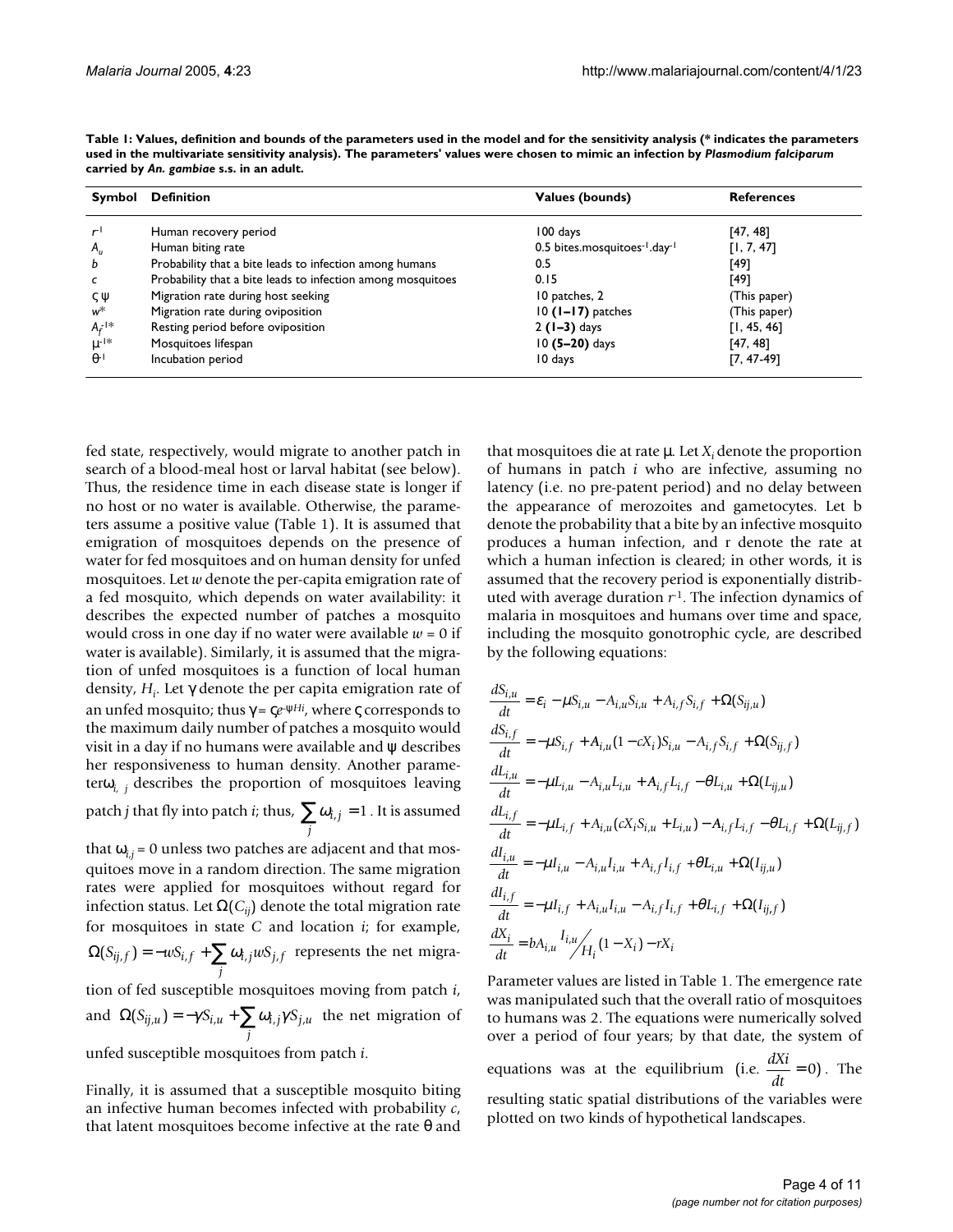First, simulations of malaria dynamics were performed on a linear array of 17 patches. Humans were uniformly distributed in patches 2 to 16 and absent from the edges. For mosquitoes, three scenarios were considered:

(a) Patch 1 was a productive water source. No water was available elsewhere.

(b) Patch 1 and Patch 9 were productive water sources. No water was available elsewhere.

(c) Patch 1 was a productive water source. Patch 9 was a non-productive water source. No water was available elsewhere.

This landscape is similar to that in a recent study in Tanzania that evaluated mosquito dispersion within three hamlets and showed that marked vectors dispersed differently in relation to the distribution of breeding sites [36].

Second, simulations of malaria dynamics were performed on a square grid of 100 patches  $(10 \times 10)$ . All 10 patches on the left side of the grid were productive water sources (e.g. a stream or pond edge). A non-productive water source was located near the centre of the grid and the human population was uniformly distributed on all the patches except on the left side of the grid. Among the total number of mosquitoes leaving a patch, it was assumed that 80% were randomly flying to patches that shared a side (up, down, left and right patches) and 20% to patches that shared a corner (on the diagonal). This scenario is based on a real-world example: we simulate a village away from a river where the breeding sites are mainly located [37] and with a water source in its centre that is non-productive because it was sprayed with larvicide or prone to desiccation.

#### *2. Sensitivity analysis*

A sensitivity analysis on the linear array from the scenario (c) above was performed. The evaluation of the influence of water on mosquito migration and distribution focused on the segment of the mosquito population that was fed and seeking a site to oviposit. A multivariate sensitivity analysis [38] to assess the impact of the parameters that describe the behaviour of fed mosquitoes on the proportion of infected humans was performed; parameters examined were the migration parameter *w* (the expected number of patches a mosquito would fly without water), the oviposition parameter  $A_f^{-1}$  (the time between taking a blood-meal and oviposition) and mortality  $\mu$ <sup>-1</sup> (mosquito lifespan). These three parameters were sampled in accord with a Latin Hypercube Sampling (LHS) scheme [39]. The distribution of malarial infections in humans was computed using 10,000 sets of parameters drawn from a uniform distribution, with bounds described in Table [1](#page-4-0). To evaluate the impact of uncertainty in these parameters we calculated the 5th and 95th percentile of the resulting distribution of the human malaria prevalence for each patch. The Partial Rank Correlation Coefficients (PRCCs) were also calculated using the 10,000 values for each parameter and the 10,000 predicted values in malaria prevalence over each patch. A univariate sensitivity analysis on the three parameters described above was performed using the extreme values.

#### **Results**

The distribution of risk along the linear array of patches, as measured by EIR, is related to the distribution of productive water sources and non-productive water sources. EIR is proportional to the density of unfed, infective mosquitoes (see Methods) and thus followed the same distribution (Figure [2\)](#page-6-0). When mosquitoes emerged from a single productive point source (scenario a), EIR peaked in the vicinity of the source (daily EIR = 0.22 in patch 2, Figure [2](#page-6-0)a). The presence of a second productive water source at an intermediate distance (scenario b) produced a bimodal distribution of infective mosquitoes (EIR = 0.13 in patch 2 and EIR = 0. 17 in patch 9, Figure [2b](#page-6-0)). A similar bi-modal distribution was observed when a non-productive water source was located at the same intermediate distance (scenario  $c$ , EIR = 0.18 in patch 2 and EIR = 0.14 in patch 9, Figure [2](#page-6-0)c). Thus, a non-productive water source near a mosquito productive water source acts as a focal point for malaria transmission, even if no adults emerge.

The proportion of infected humans (PIH) followed the same trend as the distribution of EIR. The presence of a productive water source (Figure [2](#page-6-0)b) or a non-productive water source in patch 9 (Figure [2c](#page-6-0)) led to similar distributions of the proportion of infected humans, ranging from 85% to 90% in patches 2 and 9. Thus, productive and non-productive water bodies generate similar levels of increased risk of malarial infection. The sporozoite rate in unfed mosquitoes increases slightly with distance from a productive water source (Figure [2a](#page-6-0)). The presence of a non-productive water source at an intermediate distance results in a substantially increased sporozoite rate (Figure [2](#page-6-0)c). The difference between the two is the absence of young, non-infectious mosquitoes at the non-productive source.

Among the various scenarios, the overall maximum ratio of infective mosquitoes (fed plus unfed mosquitoes) to humans ranged from 0.85 (patch 2, Figure [2](#page-6-0)a) to 1.2 (patch 9, Figure [2b](#page-6-0)) at the maximum point for malaria transmission. In this model, the distributions of fed and unfed mosquitoes differed; overall, the distribution of fed and unfed mosquitoes both reflected the underlying distributions of productive water sources and non-productive water sources. Yet, the ratio of mosquitoes to humans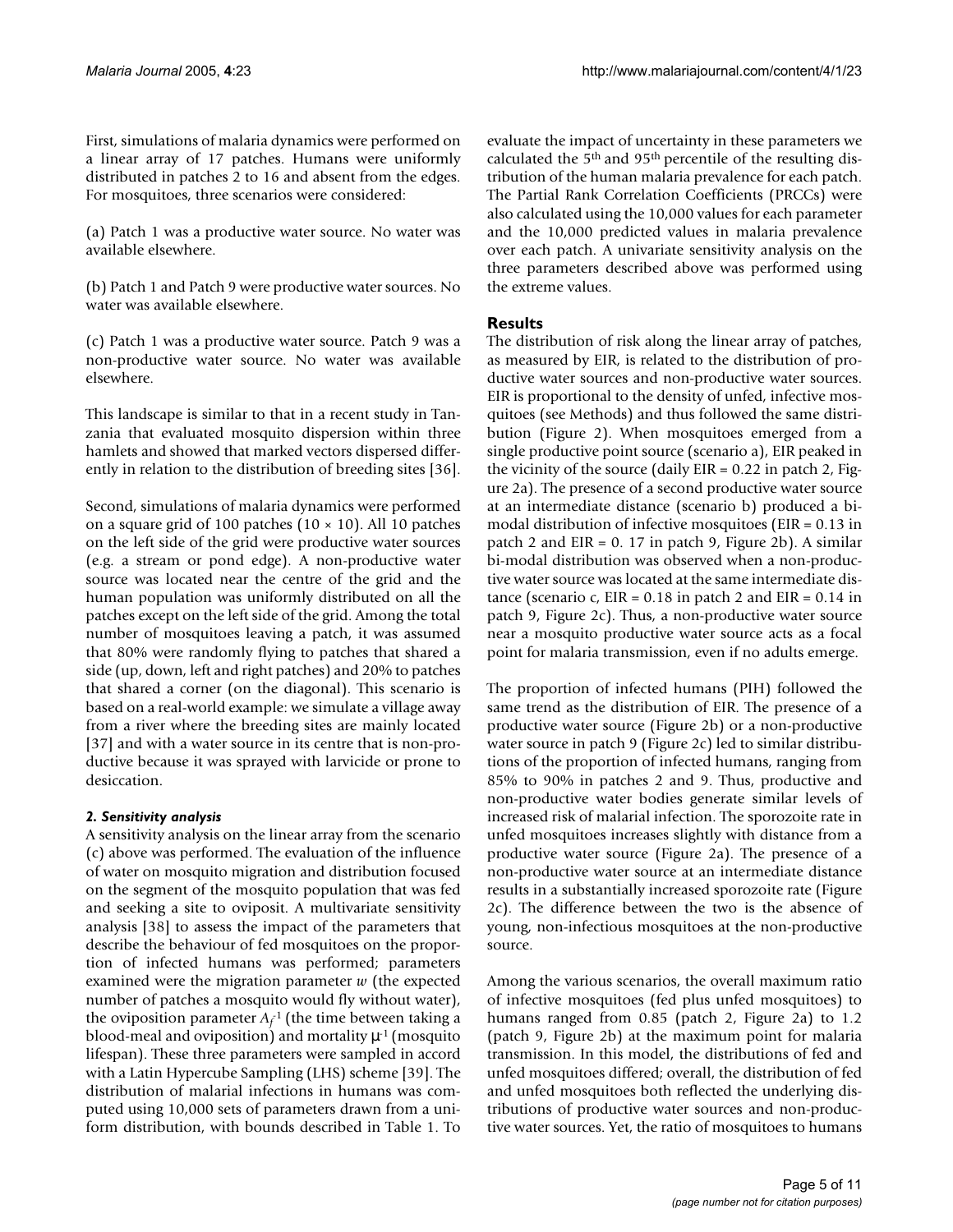<span id="page-6-0"></span>

#### Distribution of the ratio of infectious mosqui and of the sporozoite rate for unfed mo **Figure 2** squitoes among various aquatic habitats toes (I) to Human (H), of malaria prevalence (PIH: Proportion of infected humans)

**Distribution of the ratio of infectious mosquitoes (I) to Human (H), of malaria prevalence (PIH: Proportion of infected humans) and of the sporozoite rate for unfed mosquitoes among various aquatic habitats. a)** One productive water source in patch 1. **b)** Two productive water sources in patch 1 and 9. **c)** One productive water source in patch 1 and one non-productive water source in patch 9. Human population was uniformly distributed from patch 2 to 16. The dotted black lines correspond to the ratio of fed infectious mosquitoes (I<sub>f</sub>) and the dashed black lines to the ratio of unfed infectious mosquitoes *I u* . The solid black lines correspond to the malaria prevalence (PIH) and solid red lines to the sporozoite rate for unfed mosquitoes. Dark gray bars represent the presence of a productive water source and light gray bars the presence of a non-productive water source.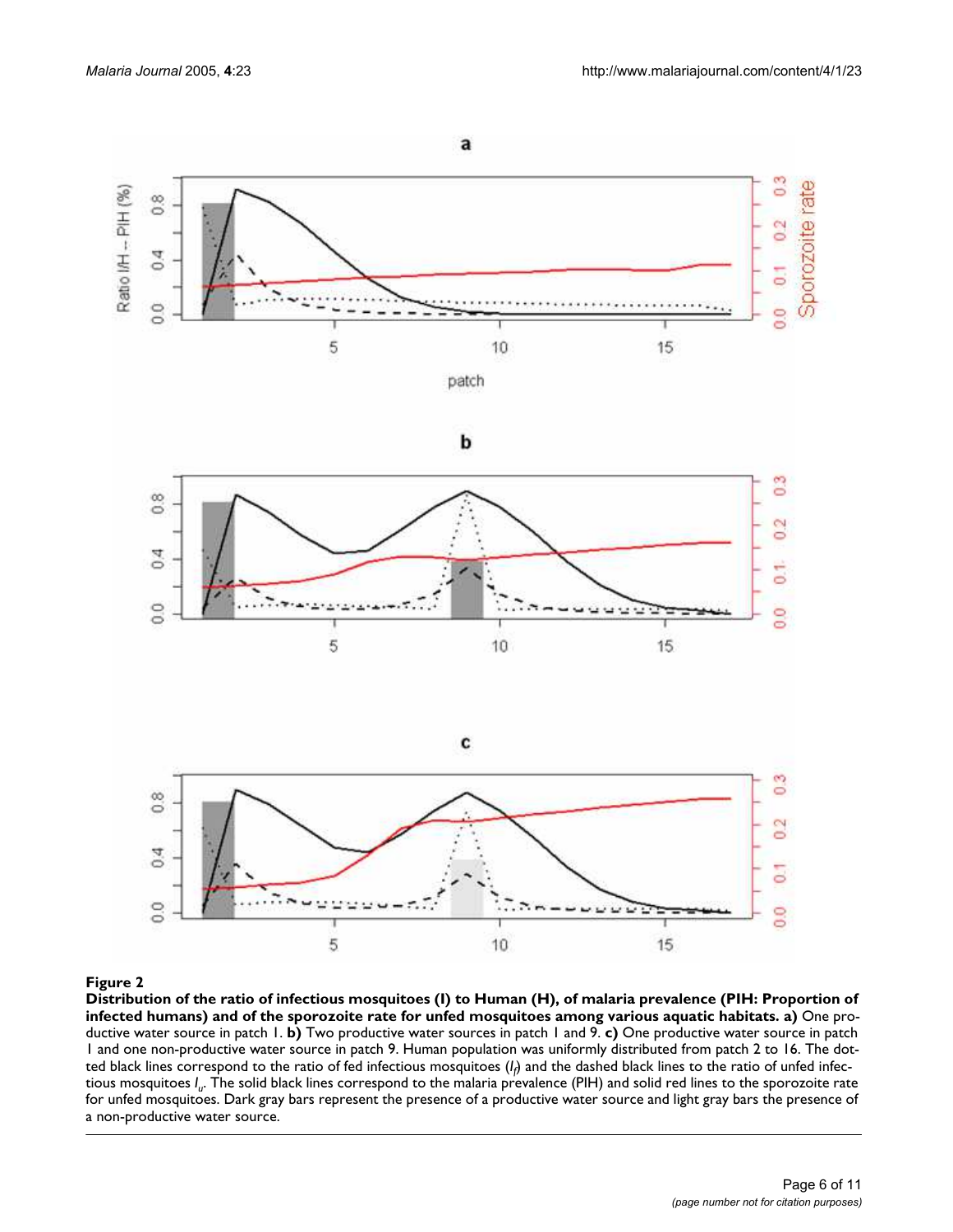

#### **Figure 3**

**Malaria risk map in a 10 by 10 grid assumed to be a village:** Productive water sources are located all along the left side of the grid and a non-productive water source is located in the centre of the grid. **a)** The map is based on annual EIR values. **b)**  The map is based on the Proportion of Infected Humans (PIH).

was negatively correlated when water but no humans were available (patches 1 & 2; Figure [2a](#page-6-0), b, c); the ratio of fed to unfed mosquitoes is high at the productive water source (Figure [2](#page-6-0)a;  $I_f$  = 0.78 in patch 1), and the unfed mosquitoes were mainly in the adjacent patch  $(I_u = 0.44$  in patch 2). Thus, no infective unfed mosquitoes were present where only water but no humans were found.

Similar patterns emerged on the grid. Two areas were identified as high-risk zones. High values of daily EIR were observed in the patches next to the stream (ranging from EIR =  $0.09$  to EIR =  $0.14$ ). A second high-risk area was focused around the non-productive water source (EIR = 0.23, Figure 3a). Notably, the highest values of EIR were observed at the non-productive water source, not next to the stream where mosquitoes emerged. EIR decreased with the distance from water, whether it was a productive water source or non-productive water source (Figure 3a). Malaria prevalence also reflected EIR. Along the stream, malaria prevalence ranged from 81.8% to 87.2% and at the non-productive water source malaria prevalence was 92.1% (Figure 3b). This underlines a high level of spatial clustering in malaria risk distribution. Note in Figure 3

that the highest variation in malaria prevalence occurred as annual EIR ranged from 0 to 33 and prevalence varied from 0% to 82%; such ranges in EIR values were found over short spatial scales in the simulations, just two patches away from the productive water sources and one patch away from the non productive water source. For larger EIR values, (33 to 86), prevalence changed only 10%, ranging from 82% to 92%.

The results of the multivariate sensitivity analysis on the linear array demonstrated that the risk of malaria varied, depending on the value of the parameters. The 5<sup>th</sup> and 95th percentile curves followed the same trends as the point estimate. In the vicinity of the non-productive water source (up to three patches away), malaria prevalence varied up to 49% (figure 4a). Because EIR is sensitive to the oviposition rate, increasing the resting time has a protective effect with respect to malarial infection (PRCCs = - 0.18). Increasing the maximum number of patches flown through in search of an oviposition site (PRCCs =  $0.27$ ) and increasing lifespan (PRCCs = 0.28) increase the prevalence of malarial infection. All these correlation coefficients were significant ( $p < 0.0001$ , t-test). The univariate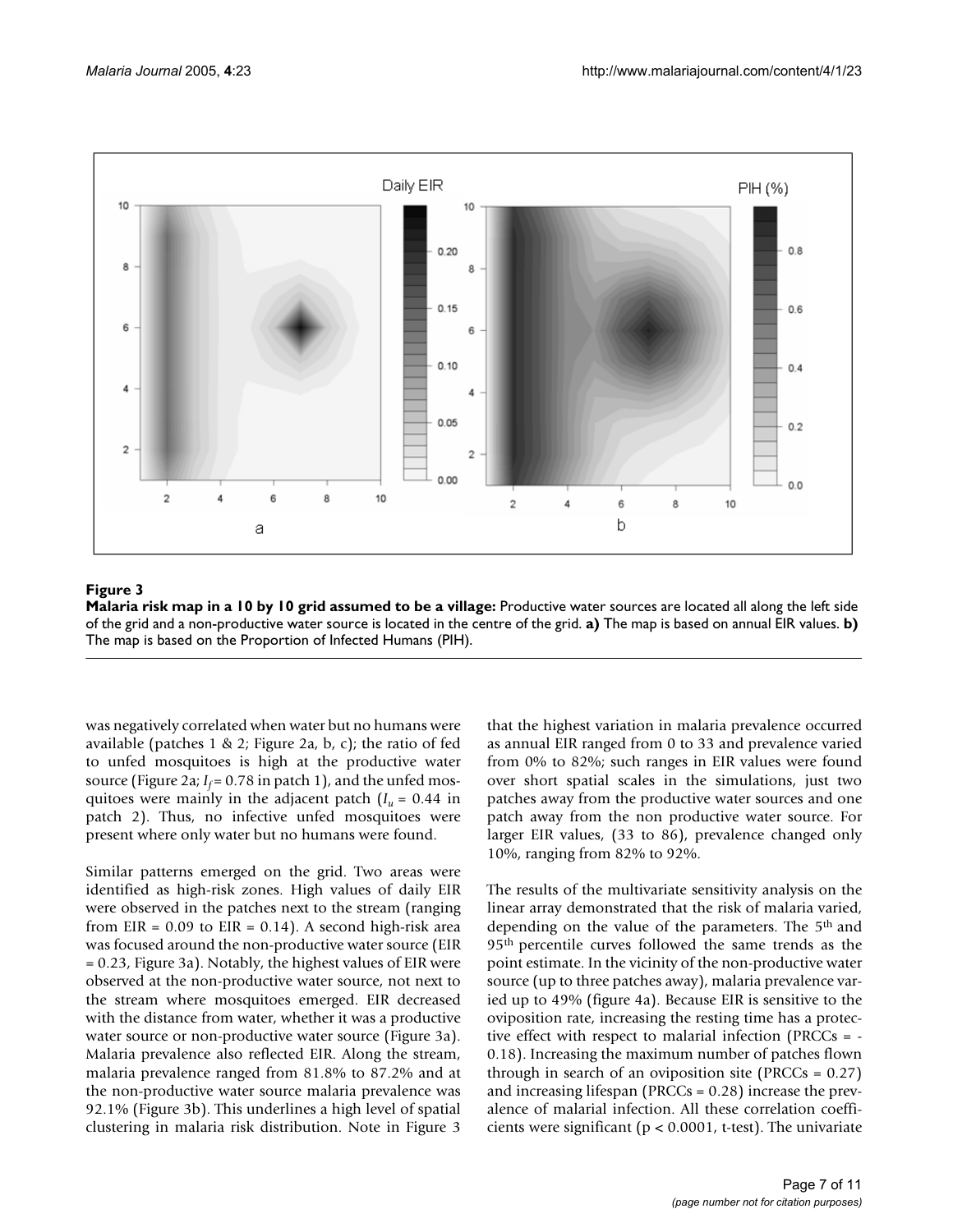

#### **Figure 4**

**Proportion of infected humans according to various sets of oviposition parameters**. (The number of empty patches a fed mosquito would fly over each day in order to oviposit, mortality rate of fed mosquitoes, time to oviposit): One productive water source is located in patch 1 and one non-productive water source in patch 9 (scenario c). **a)** Multivariate sensitivity analysis. The thick solid line represents the distribution of the PIH using the realistic values. The triangles represent for each patch the 95<sup>th</sup> and 5<sup>th</sup> percentile of the 10,000 simulations using the sets of simulated parameters. The squares represent the median of these 10,000 simulations. **b)** Univariate sensitivity analysis on the maximum number of patches *w*. The dashed lines represent the prevalence distribution for the extreme values (*w* = 1 and *w* = 17) **c)** Univariate sensitivity analysis on the time to oviposit  $A_f^{-1}$ . The dashed lines represent the prevalence distribution for two extreme values ( $A_f^{-1}$  = 1 day and  $A_f^{-1}$  = 3 days). **d)** Univariate sensitivity analysis on the mortality rate  $\mu$ -1: the dashed lines represent the prevalence distribution for two extreme values ( $\mu^{-1}$  = 5 days and  $\mu^{-1}$  = 20 days).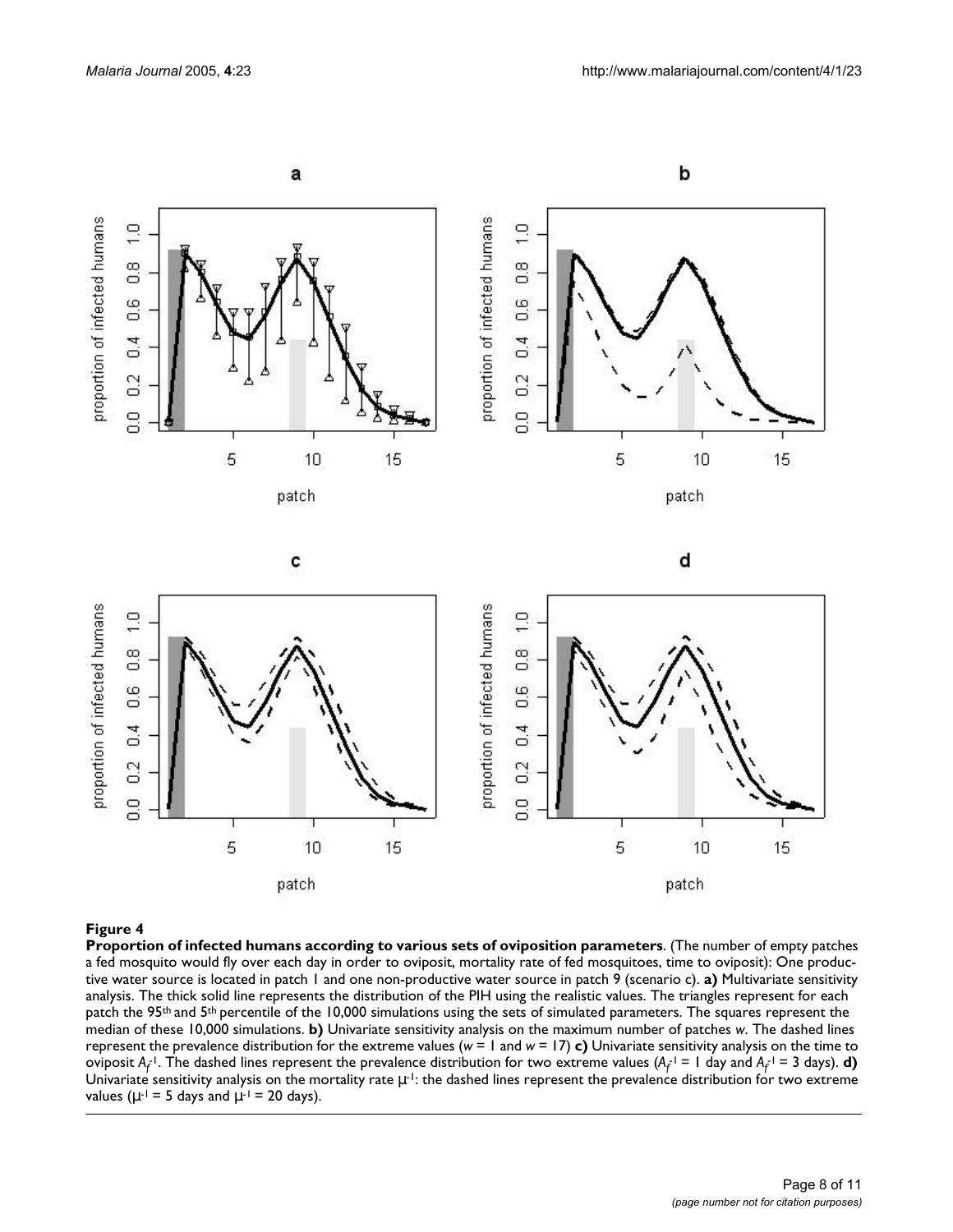sensitivity analysis showed the great impact of the maximum mosquito flight distance; at small values, the second peak in the non-productive water source was substantially lower (PIH = 42.5% for *w* = 1 vs. PIH = 87.5% for *w* = 10) (Figure 4b). When mosquitoes flew a longer distance, they would bite along the way and a larger proportion would find and stay at a further water site. The impact of the mosquito lifespan and the oviposition rate had less impact on human prevalence (Figure 4c and 4d).

## **Discussion**

It has been demonstrated that the availability of water and associated mosquito oviposition behaviour can play an important role in determining the distribution of malaria risk. In some cases, proximity to water where mosquitoes oviposit increases the risk of malaria, whether or not the eggs develop into adults. In other words, a non-productive site for adult mosquito emergence can be a source for malaria. More generally, as would be expected, malaria prevalence would be higher close to water bodies. The transmission potential of mosquitoes is maximized when water and humans are both available.

Because mosquitoes return to water to oviposit, water bodies become a starting point in the search for a bloodmeal host. Since mosquitoes fly until they find a host, EIR declines sharply away from water in the model and the heterogeneous distribution of larval habitat produces large variations in EIR over relatively short distances, in agreement with the results from field studies [40]. A review of the literature showed that adult mosquitoes may exhibit high dispersal rates between villages [\[41](#page-11-0)] and may fly up to 5 km, but half of the flights were within a 1 km radius [42]. An analysis encompassing surveys from all over Africa showed that annual EIR ranged from 0 to 702 and the malaria prevalence from 7% to 94.5% and that, as in this model, beyond a threshold, increases in EIR value did not affect malaria prevalence [[43,](#page-11-1)44].

The parameter values were consistent with studies of *Anopheles* species, but substantial variation exists among species, locations and at the same location over time [1,7,45-49]. The aim of the research was to investigate the influence of oviposition behaviour on the spatial distribution of infective mosquitoes; substantial uncertainty remains about strategic aspects of mosquito behaviour, such as how mosquitoes locate and choose a place to oviposit. Many cues could make mosquitoes oviposit in nonproductive water sources, including larval crowding and the ability of a mosquito to detect it, the inability to detect unsuitable habitat, habitat desiccation, wind, mosquito physiological status, and many other factors. The search for water in which to oviposit may be a sensitive point in the gonotrophic cycle because the mosquitoes are heavier, with higher energy expenditures and perhaps higher mortality. Thus, increases in flight distances for gravid mosquitoes may increase per-capita mortality rates and thus diminish transmission capacity. Another interesting result involved the effect of the maximum flight distances during this search for an oviposition site. For short flight distances, mosquito distributions reflected the distribution of larval habitat, true productive water sources. As flight distances increased, mosquito distributions resembled the distribution of water, including non-productive water sources as well as productive water sources (data not shown). However, increasing maximum flight distances beyond a threshold (about eight patches per day) had little impact on the distribution of EIR.

This research focused on the ecology and behaviour of *Anopheles* mosquitoes, and how the heterogeneous distribution of water bodies influences the heterogeneity in their biting. Mosquito populations fluctuate with weather and climate, increasing in the wet season and decreasing in the dry season [50]. Seasonality was ignored to better focus on the impact of oviposition behaviour on the risk of malaria transmission. For the same reason heterogeneous human populations were not considered [51]. Oviposition is one of many factors determining the distribution of risk, but it should be considered as a possible reason for mosquito aggregation, one that would interact with other factors such as seasonality and heterogeneous human distributions. For example, the distribution of oviposition habitat may become more heterogeneous during the dry season, leading to increased mosquito aggregation around water. The availability of larval habitat is sometimes correlated with household density as the number of breeding sites may increase with density up to some threshold [52]. Finally, mosquito memory may limit oviposition in unsuitable habitats [53]. It has been demonstrated that mosquito dispersal might be restricted by a tendency to return to known locations for oviposition, that is productive water sources. Nevertheless, even if vector learning counterbalances the possibility that mosquitoes oviposit in non-productive sites, short vector life spans and the ephemeral nature of suitable larval habitat make aggregation around non-productive sites a potentially important factor. In future research, model refinements could include improvements to the representation of vector biology by adding an explicit resting compartment and different mortality rates as functions of vector disease status. These refinements would further improve our understanding of how far mosquito dispersal can be observed and how large a control area should be explored.

Based in part on Macdonald's mathematical models, the Global Malaria eradication campaign focused on increasing adult *Anopheles* mortality using DDT and more specifically on reducing adult survival rates [47]. Some earlier workers had also emphasized the importance of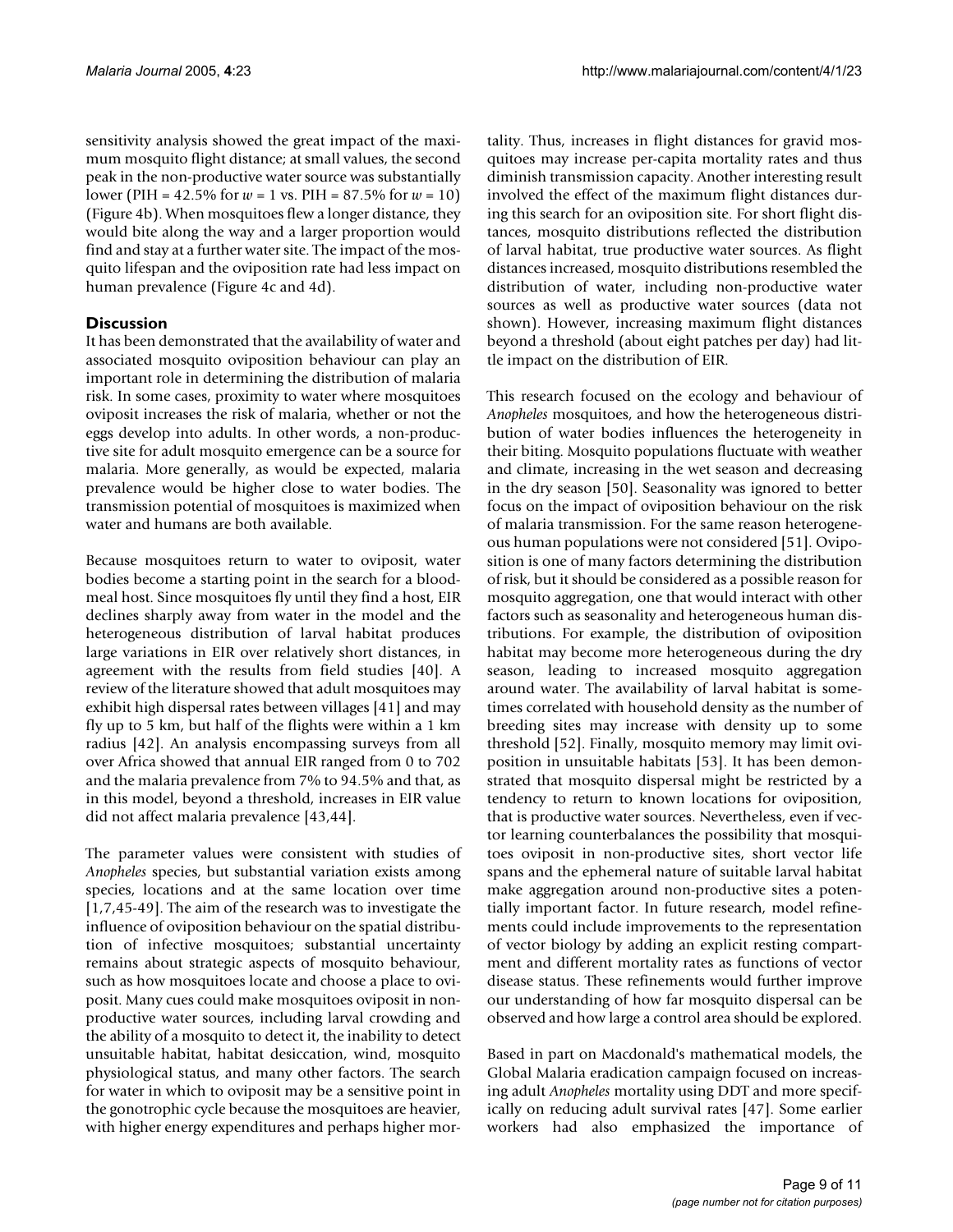distinguishing vector from non-vector species and identifying their actual breeding sites, so that targeted, sustainable anti-vector programs could replace ineffective or inefficient generalized anti-mosquito approaches. Ross used a mathematical model to conclude that, "...in order to counteract malaria anywhere we need not banish *Anopheles* there entirely...we need only to reduce their numbers below a certain figure" [54]. Though few of his contemporaries paid attention to this idea of threshold densities of *Anopheles*, some applied it in successful programs of environmental management [55]. Eliminating water in the neighbourhood of humans would force mosquitoes to commute longer distances, decreasing the human feeding rate and increasing mortality during the extrinsic incubation period, hence, decreasing vectorial capacity. Because a non-productive water body can be a source for malaria, an intervention that eliminates water where mosquitoes may oviposit, or fouls the water to deter oviposition, would be more effective for malaria control than using larvicide to reduce mosquito density. Even though larvicides may have adverse effects by killing larval predators [\[56](#page-11-2)], treating distant water sources with larvicide might provide a complementary control strategy. This concept is similar to zooprophylaxis [57]; it has been argued that cattle, treated with insecticide or not, provide efficient control if situated between humans and larval habitat and far enough from dwellings [58].

#### **Conclusion**

The approach previously described provides a framework for mapping the risk of malaria based on fine-grained maps of water and humans [59]. Such methods provide a tool for mapping risk and planning intervention. An important issue in developing these maps is to identify which biological details are necessary to include and which details can be omitted. These models suggest that malaria risk is highest in the vicinity of water where mosquitoes oviposit, a useful observation with great public health implications if true productive larval habitat is harder to identify.

#### **Authors' contributions**

ALM refined the model, performed the sensitivity analysis, carried out the simulations and wrote the manuscript. FEM actively participated in the follow-up of the study and helped to draft the manuscript. AF helped to draft the manuscript. DLS designed and supervised the study, built the model and helped to write the manuscript.

#### **Acknowledgements**

We would like to thank Rebecca Freeman Grais for her help in improving the manuscript.

#### **References**

Malaria: topic home [<http://www.cdc.gov/malaria/>]

- <span id="page-10-0"></span>2. Giglioli ME: **Tides, Salinity and the Breeding of** *Anopheles Melas* **[\(Theobald, 1903\) During the Dry Season in the](http://www.ncbi.nlm.nih.gov/entrez/query.fcgi?cmd=Retrieve&db=PubMed&dopt=Abstract&list_uids=14318979) [Gambia.](http://www.ncbi.nlm.nih.gov/entrez/query.fcgi?cmd=Retrieve&db=PubMed&dopt=Abstract&list_uids=14318979)** *Riv Malariol* 1964, **43:**245-263.
- 3. Kelly DW: **[Why are some people bitten more than others?](http://www.ncbi.nlm.nih.gov/entrez/query.fcgi?cmd=Retrieve&db=PubMed&dopt=Abstract&list_uids=11756041)** *Trends Parasitol* 2001, **17:**578-581.
- 4. Ross R: *The prevention of malaria* London: John Murray; 1910.
- 5. Smith DL, Ellis McKenzie F: **[Statics and dynamics of malaria](http://www.ncbi.nlm.nih.gov/entrez/query.fcgi?cmd=Retrieve&db=PubMed&dopt=Abstract&list_uids=15180900) [infection in Anopheles mosquitoes.](http://www.ncbi.nlm.nih.gov/entrez/query.fcgi?cmd=Retrieve&db=PubMed&dopt=Abstract&list_uids=15180900)** *Malar J* 2004, **3:**13.
- 6. Dye C, Hasibeder G: **[Population dynamics of mosquito-borne](http://www.ncbi.nlm.nih.gov/entrez/query.fcgi?cmd=Retrieve&db=PubMed&dopt=Abstract&list_uids=3727001) [disease: effects of flies which bite some people more fre](http://www.ncbi.nlm.nih.gov/entrez/query.fcgi?cmd=Retrieve&db=PubMed&dopt=Abstract&list_uids=3727001)[quently than others.](http://www.ncbi.nlm.nih.gov/entrez/query.fcgi?cmd=Retrieve&db=PubMed&dopt=Abstract&list_uids=3727001)** *Trans R Soc Trop Med Hyg* 1986, **80:**69-77.
- 7. Dietz K, Molineaux L, Thomas A: **[A malaria model tested in the](http://www.ncbi.nlm.nih.gov/entrez/query.fcgi?cmd=Retrieve&db=PubMed&dopt=Abstract&list_uids=4613512) [African savannah.](http://www.ncbi.nlm.nih.gov/entrez/query.fcgi?cmd=Retrieve&db=PubMed&dopt=Abstract&list_uids=4613512)** *Bull World Health Organ* 1974, **50:**347-357.
- 8. Woolhouse ME, Dye C, Etard JF, Smith T, Charlwood JD, Garnett GP, Hagan P, Hii JL, Ndhlovu PD, Quinnell RJ, Watts CH, Chandiwana SK, Anderson RM: **[Heterogeneities in the transmission of infec](http://www.ncbi.nlm.nih.gov/entrez/query.fcgi?cmd=Retrieve&db=PubMed&dopt=Abstract&list_uids=8990210)[tious agents: implications for the design of control programs.](http://www.ncbi.nlm.nih.gov/entrez/query.fcgi?cmd=Retrieve&db=PubMed&dopt=Abstract&list_uids=8990210)** *Proc Natl Acad Sci U S A* 1997, **94:**338-342.
- 9. Besansky NJ, Hill CA, Costantini C: **[No accounting for taste: host](http://www.ncbi.nlm.nih.gov/entrez/query.fcgi?cmd=Retrieve&db=PubMed&dopt=Abstract&list_uids=15147668) [preference in malaria vectors.](http://www.ncbi.nlm.nih.gov/entrez/query.fcgi?cmd=Retrieve&db=PubMed&dopt=Abstract&list_uids=15147668)** *Trends Parasitol* 2004, **20:**249-251.
- 10. Staedke SG, Nottingham EW, Cox J, Kamya MR, Rosenthal PJ, Dorsey G: **[Short report: proximity to mosquito breeding sites as a](http://www.ncbi.nlm.nih.gov/entrez/query.fcgi?cmd=Retrieve&db=PubMed&dopt=Abstract&list_uids=14628938) [risk factor for clinical malaria episodes in an urban cohort of](http://www.ncbi.nlm.nih.gov/entrez/query.fcgi?cmd=Retrieve&db=PubMed&dopt=Abstract&list_uids=14628938) [Ugandan children.](http://www.ncbi.nlm.nih.gov/entrez/query.fcgi?cmd=Retrieve&db=PubMed&dopt=Abstract&list_uids=14628938)** *Am J Trop Med Hyg* 2003, **69:**244-246.
- 11. Bogh C, Clarke SE, Walraven GE, Lindsay SW: **[Zooprophylaxis,](http://www.ncbi.nlm.nih.gov/entrez/query.fcgi?cmd=Retrieve&db=PubMed&dopt=Abstract&list_uids=12625129) [artefact or reality? A paired-cohort study of the effect of pas](http://www.ncbi.nlm.nih.gov/entrez/query.fcgi?cmd=Retrieve&db=PubMed&dopt=Abstract&list_uids=12625129)[sive zooprophylaxis on malaria in The Gambia.](http://www.ncbi.nlm.nih.gov/entrez/query.fcgi?cmd=Retrieve&db=PubMed&dopt=Abstract&list_uids=12625129)** *Trans R Soc Trop Med Hyg* 2002, **96:**593-596.
- 12. Bogh C, Clarke SE, Pinder M, Sanyang F, Lindsay SW: **[Effect of pas](http://www.ncbi.nlm.nih.gov/entrez/query.fcgi?cmd=Retrieve&db=PubMed&dopt=Abstract&list_uids=11761380)[sive zooprophylaxis on malaria transmission in The Gambia.](http://www.ncbi.nlm.nih.gov/entrez/query.fcgi?cmd=Retrieve&db=PubMed&dopt=Abstract&list_uids=11761380)** *J Med Entomol* 2001, **38:**822-828.
- 13. Lopez-Antunano FJ: **[Epidemiology and control of malaria and](http://www.ncbi.nlm.nih.gov/entrez/query.fcgi?cmd=Retrieve&db=PubMed&dopt=Abstract&list_uids=1343678) [other arthropod-borne diseases.](http://www.ncbi.nlm.nih.gov/entrez/query.fcgi?cmd=Retrieve&db=PubMed&dopt=Abstract&list_uids=1343678)** *Mem Inst Oswaldo Cruz* 1992, **87(Suppl 3):**105-114.
- 14. Kelly DW, Thompson CE: **[Epidemiology and optimal foraging:](http://www.ncbi.nlm.nih.gov/entrez/query.fcgi?cmd=Retrieve&db=PubMed&dopt=Abstract&list_uids=10759090) [modelling the ideal free distribution of insect vectors.](http://www.ncbi.nlm.nih.gov/entrez/query.fcgi?cmd=Retrieve&db=PubMed&dopt=Abstract&list_uids=10759090)** *Parasitology* 2000, **120(Pt 3):**319-327.
- 15. Takken W, Knols BG: **[Odor-mediated behavior of Afrotropical](http://www.ncbi.nlm.nih.gov/entrez/query.fcgi?cmd=Retrieve&db=PubMed&dopt=Abstract&list_uids=9990718) [malaria mosquitoes.](http://www.ncbi.nlm.nih.gov/entrez/query.fcgi?cmd=Retrieve&db=PubMed&dopt=Abstract&list_uids=9990718)** *Annu Rev Entomol* 1999, **44:**131-157.
- 16. Mukabana WR, Takken W, Coe R, Knols BG: **Host-specific cues cause differential attractiveness of Kenyan men to the African malaria vector** *Anopheles gambiae***[.](http://www.ncbi.nlm.nih.gov/entrez/query.fcgi?cmd=Retrieve&db=PubMed&dopt=Abstract&list_uids=12513703)** *Malar J* 2002, **1:**17.
- 17. Trape JF, Lefebvre-Zante E, Legros F, Ndiaye G, Bouganali H, Druilhe P, Salem G: **[Vector density gradients and the epidemiology of](http://www.ncbi.nlm.nih.gov/entrez/query.fcgi?cmd=Retrieve&db=PubMed&dopt=Abstract&list_uids=1354414) [urban malaria in Dakar, Senegal.](http://www.ncbi.nlm.nih.gov/entrez/query.fcgi?cmd=Retrieve&db=PubMed&dopt=Abstract&list_uids=1354414)** *Am J Trop Med Hyg* 1992, **47:**181-189.
- <span id="page-10-1"></span>18. Sabatinelli G, Rossi P, Belli A: **[Dispersion of** *Anopheles gambiae* **[s.l. in an urban zone of Ouagadougou \(Burkina Faso\)\].](http://www.ncbi.nlm.nih.gov/entrez/query.fcgi?cmd=Retrieve&db=PubMed&dopt=Abstract&list_uids=3455531)** *Parassitologia* 1986, **28:**33-39.
- 19. Minakawa N, Seda P, Yan G: **[Influence of host and larval habitat](http://www.ncbi.nlm.nih.gov/entrez/query.fcgi?cmd=Retrieve&db=PubMed&dopt=Abstract&list_uids=12363061) [distribution on the abundance of African malaria vectors in](http://www.ncbi.nlm.nih.gov/entrez/query.fcgi?cmd=Retrieve&db=PubMed&dopt=Abstract&list_uids=12363061) [western Kenya.](http://www.ncbi.nlm.nih.gov/entrez/query.fcgi?cmd=Retrieve&db=PubMed&dopt=Abstract&list_uids=12363061)** *Am J Trop Med Hyg* 2002, **67:**32-38.
- 20. Van Der Hoek W, Konradsen F, Amerasinghe PH, Perera D, Piyaratne MK, Amerasinghe FP: **[Towards a risk map of malaria for](http://www.ncbi.nlm.nih.gov/entrez/query.fcgi?cmd=Retrieve&db=PubMed&dopt=Abstract&list_uids=12714550) [Sri Lanka: the importance of house location relative to vec](http://www.ncbi.nlm.nih.gov/entrez/query.fcgi?cmd=Retrieve&db=PubMed&dopt=Abstract&list_uids=12714550)[tor breeding sites.](http://www.ncbi.nlm.nih.gov/entrez/query.fcgi?cmd=Retrieve&db=PubMed&dopt=Abstract&list_uids=12714550)** *Int J Epidemiol* 2003, **32:**280-285.
- 21. Clarke SE, Bogh C, Brown RC, Walraven GE, Thomas CJ, Lindsay SW: **[Risk of malaria attacks in Gambian children is greater](http://www.ncbi.nlm.nih.gov/entrez/query.fcgi?cmd=Retrieve&db=PubMed&dopt=Abstract&list_uids=12474476) [away from malaria vector breeding sites.](http://www.ncbi.nlm.nih.gov/entrez/query.fcgi?cmd=Retrieve&db=PubMed&dopt=Abstract&list_uids=12474476)** *Trans R Soc Trop Med Hyg* 2002, **96:**499-506.
- <span id="page-10-2"></span>22. Reiter P, Amador MA, Anderson RA, Clark GG: **Short report: dispersal of** *Aedes aegypti* **[in an urban area after blood feeding](http://www.ncbi.nlm.nih.gov/entrez/query.fcgi?cmd=Retrieve&db=PubMed&dopt=Abstract&list_uids=7872449) [as demonstrated by rubidium-marked eggs.](http://www.ncbi.nlm.nih.gov/entrez/query.fcgi?cmd=Retrieve&db=PubMed&dopt=Abstract&list_uids=7872449)** *Am J Trop Med Hyg* 1995, **52:**177-179.
- 23. Shililu J, Ghebremeskel T, Seulu F, Mengistu S, Fekadu H, Zerom M, Ghebregziabiher A, Sintasath D, Bretas G, Mbogo C, Githure J, Brantly E, Novak R, Beier JC: **[Larval habitat diversity and ecol](http://www.ncbi.nlm.nih.gov/entrez/query.fcgi?cmd=Retrieve&db=PubMed&dopt=Abstract&list_uids=14765671)[ogy of anopheline larvae in Eritrea.](http://www.ncbi.nlm.nih.gov/entrez/query.fcgi?cmd=Retrieve&db=PubMed&dopt=Abstract&list_uids=14765671)** *J Med Entomol* 2003, **40:**921-929.
- <span id="page-10-3"></span>24. Robert V, Awono-Ambene HP, Thioulouse J: **Ecology of larval mosquitoes, with special reference to** *Anopheles arabiensis* **[\(Diptera: Culcidae\) in market-garden wells in urban Dakar,](http://www.ncbi.nlm.nih.gov/entrez/query.fcgi?cmd=Retrieve&db=PubMed&dopt=Abstract&list_uids=9835685) [Senegal.](http://www.ncbi.nlm.nih.gov/entrez/query.fcgi?cmd=Retrieve&db=PubMed&dopt=Abstract&list_uids=9835685)** *J Med Entomol* 1998, **35:**948-955.
- 25. Minakawa N, Mutero CM, Githure JI, Beier JC, Yan G: **[Spatial distri](http://www.ncbi.nlm.nih.gov/entrez/query.fcgi?cmd=Retrieve&db=PubMed&dopt=Abstract&list_uids=10674687)[bution and habitat characterization of anopheline mosquito](http://www.ncbi.nlm.nih.gov/entrez/query.fcgi?cmd=Retrieve&db=PubMed&dopt=Abstract&list_uids=10674687) [larvae in Western Kenya.](http://www.ncbi.nlm.nih.gov/entrez/query.fcgi?cmd=Retrieve&db=PubMed&dopt=Abstract&list_uids=10674687)** *Am J Trop Med Hyg* 1999, **61:**1010-1016.